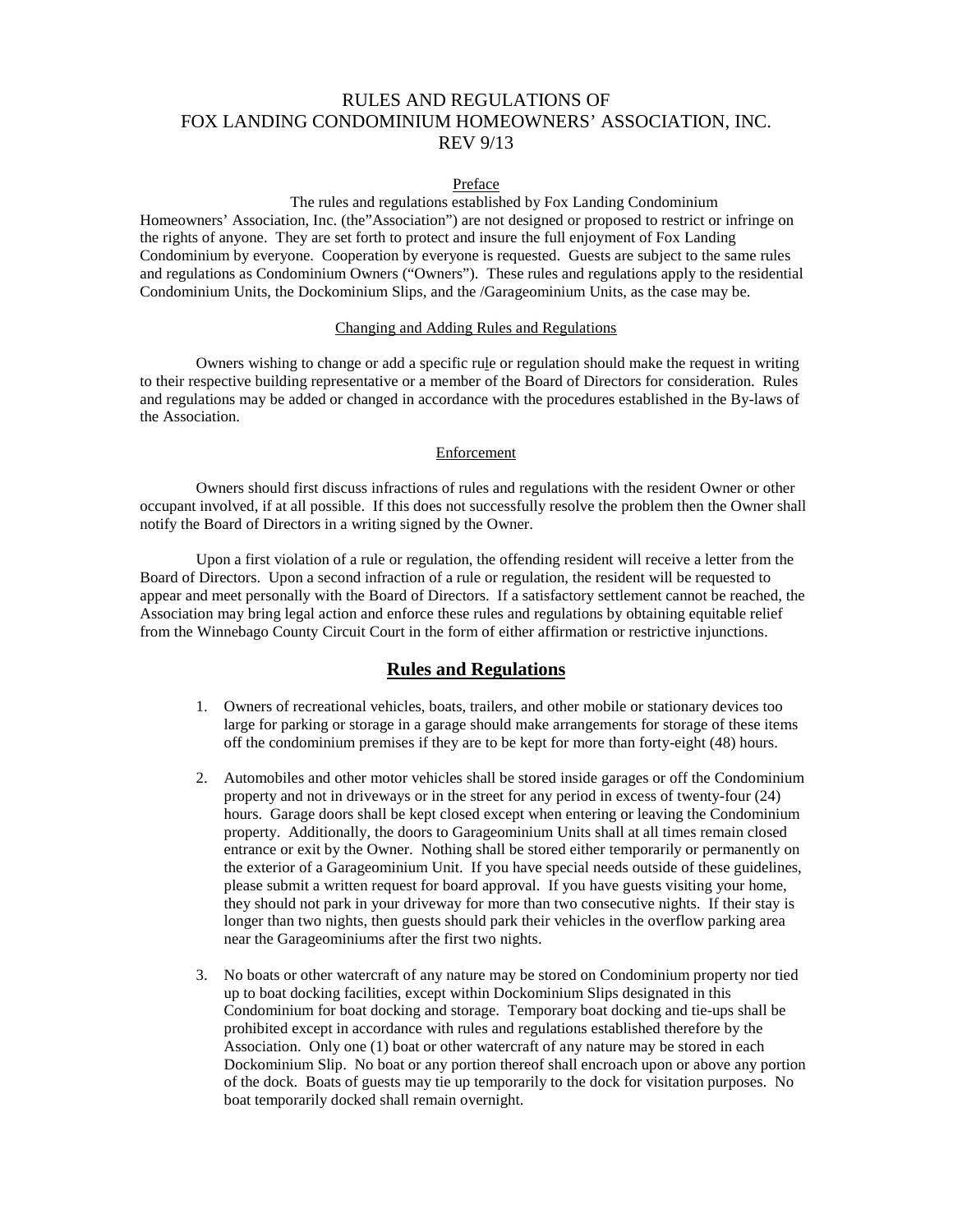- a. Only two boats or other watercraft of any nature may be stored in Dockominium Slip in line, however, no boats or watercraft may extend beyond a total of 32 feet.
- b. Owner of a Dockominium Slip will be allowed to store one conventional deck box for storage of boating equipment on the dock during the boating season.
- 4. Unit Owners are allowed to keep and maintain pets, but such pets shall be kept indoors. Pets may be exercised outdoors, providing that they are at all times leashed, and the owner immediately cleans up all pet litter. Any pet declared to be either a public or private nuisance at the discretion of the Board of Directors shall be permanently removed from the Condominium. No pet houses, cages, kennels, or other pet enclosures of any nature shall be permitted anywhere on the Condominium property on the exterior of any Unit.
- 5. Noise from social gatherings such as music which may be heard by neighbors shall not continue beyond 10:00 p.m. Musical instruments, radios, tape players, record players and other music producing devices shall not be played at volumes such as to disturb other residents.
- 6. Outdoor camping and camp fires are not permitted. Grilling –refer to attached handout from the Town of Menasha Fire Prevention Code Chapter 5.16 Burning.
- 7. The removal of natural vegetation, trees or wood from the Condominium property is prohibited.
- 8. Hunting, trapping, or the use of fire arms, including but not limited to hand guns, rifles, shotguns, BB guns, pellet guns, and sling shots and bows and arrows, are not permitted on the Condominium Property.
- 9. No nuisances or noxious activities shall be allowed on the Condominium property, nor shall any use or practice be allowed which is immoral or improper or offensive in the opinion of the Board of Directors or is in violation of the By-laws or rules and regulations of the Association, or which is an unreasonable annoyance or interferes with the peaceful possession or proper use of the Condominium by other Owners or occupants, including the creation of excessive smoke or odors resulting from barbequing, the use of musical instruments, television, or radios at such times or in such volumes of sound as to be objectionable or requires any alteration of or addition to any Common Elements.
- 10. Lower level walks, patios and exterior portions of Units and Limited Common Elements, and all visible portions of Garageominium Units and Dockominium Slips shall be maintained in a neat and orderly condition. The placement or accumulation of any unsightly materials is prohibited.
- 11. Routine complaints and suggestions about maintenance items of Buildings, grounds and other Common Elements are to be reported to the Owners building representative or a member of the Board of Directors. The Board of Directors is responsible for reporting these items to the Pfefferle Management Company. Emergencies involving Common Elements should be reported immediately to Pfefferle Management at (920) 730-4284.
- 12. Every Owner must maintain the Limited Common Elements appurtenant to his Unit in clean and proper condition. No objects or structures, other than movable furniture or decorative pieces (limit 3), shall be placed thereon without prior written consent of the Board of Directors. Every Owner shall have the right to decorate the Limited Common Elements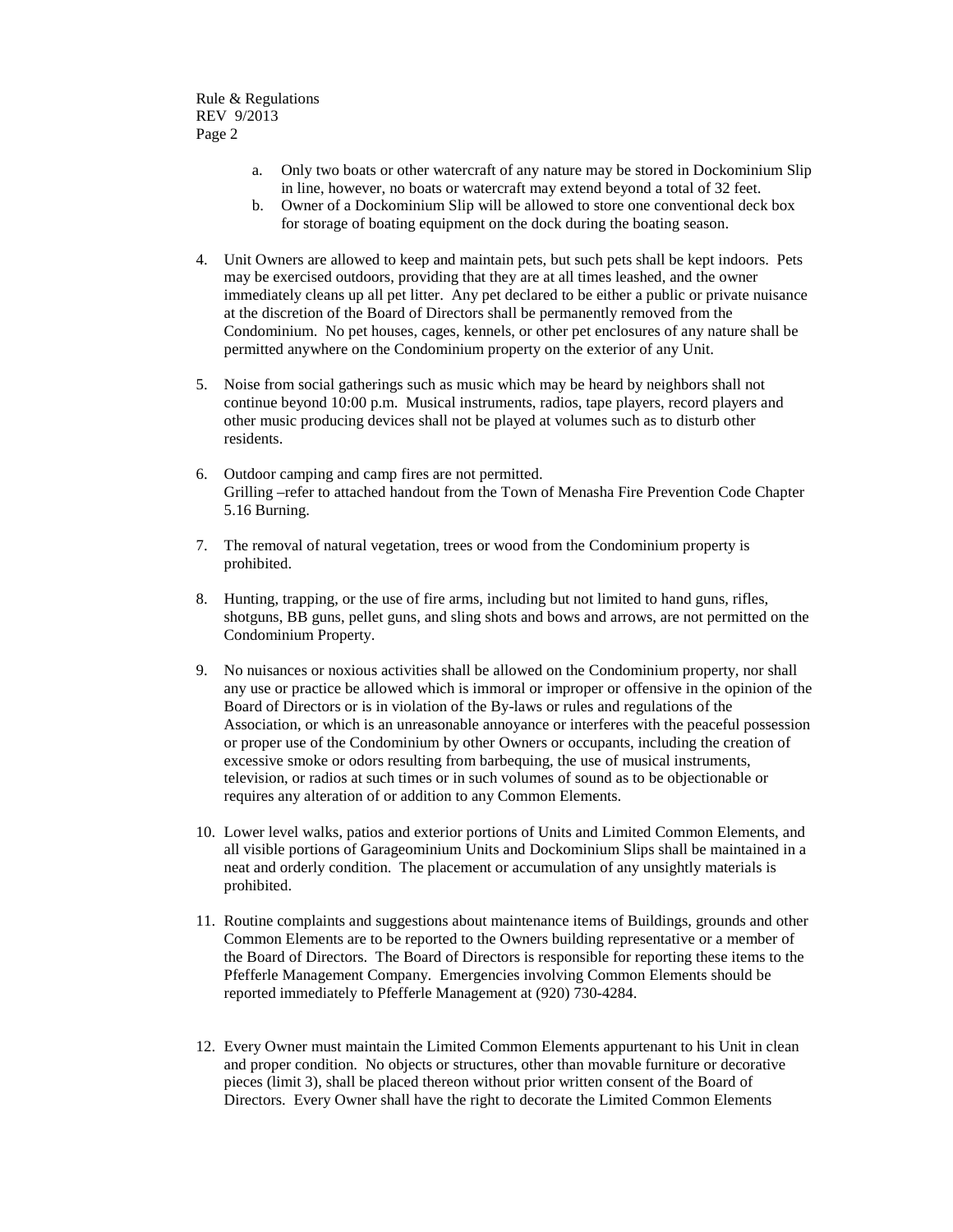Rule & Regulations REV 9/2013 Page 3

> Appurtenant to his Unit in a nonstructural manner, provided that decorations that are visible to other Units or to the public shall have the prior written approval of the Board of Directors. The maintenance of gardens or plantings made in Limited Common Elements of a condominium is the responsibility of that particular Owner. Plantings are restricted to small shrubbery and flowers within the Limited Common Elements. Any landscaping projects, plantings or alternations of the Common Elements other than Limited Common Elements must be brought to the Board of Directors for approval.

- 13. Other authorized or restricted uses of the Condominium property includes the following:
	- a. No sign of any kind shall be displayed to the public view on or from any Unit, Garageominium Unit, Dockominium Slip, Common Elements or the Limited Common Elements, without the prior consent of the Board of Directors.
	- b. An Owner may lease his Unit, Garageominium Unit, and Dockominium Slip collectively for periods of not less than one (1) year, and any such leases shall be subject to any further rules and regulations as are promulgated by the Board of Directors. Any person occupying a Unit with the authority of an Owner shall comply with all other restrictions, covenants and conditions imposed upon Owners. No rooms in any unit may be rented; and no transient tenants may be accommodated. Any Unit Owner, other than the Association, intending to lease a Unit shall notify the Association of the tenant or tenants' names and residence, telephone number and business location and business phone and shall provide the Association with a COPY of the lease and the Owner's address for receipt of notices.
	- c. No Owner shall cause or permit the Common Elements to be so used as to deny other Owners the full use of such portion of the Common Elements. Accordingly, there shall be no obstruction of any Common Elements. Entries, exits, walks and drives shall be kept clear and orderly and free of bicycles, baby carriages, placards and displays, tricycles, scooters, toys, wagons, grills, pools and like objects. Junk, inoperative or unlicensed vehicles shall not be permitted anywhere on the Condominium property, nor shall vehicles licensed as trailers, boats, vans, campers, camping trucks, house trailers, motorcycles, snowmobiles or similar items be stored, parked or placed upon the Condominium property other than in designated areas, if any, as established by the Association. Bicycles should be placed only in those areas designated by the Association.
	- d. The unreasonable or unsightly accumulation of waste, litter, excess or unused building materials or trash is prohibited.
	- e. No free-standing antenna for television or aerials for radios shall be erected on any roof or any other portion of the Condominium property except with permission from the Board of Directors. No structure, trailer, tent, shack or barn, temporary or otherwise, except for those approved by the Board of Directors shall be placed or maintained in any portion of the Condominium property.
	- f. No Owner or occupant shall commit or permit any violation of the policies of insurance taken out by or on behalf of the Association, nor do or permit anything to be done, nor keep or permit anything to be kept, nor permit any condition to exist which might (1) result in termination of any such policies, (2) adversely affect the right of recovery thereunder, (3) result in reputable insurance companies refusing to provide insurance as required or permitted, or (4) result in an increase in the insurance premium unless, in the case of such increase, the Owner responsible for such increase shall pay these increases.